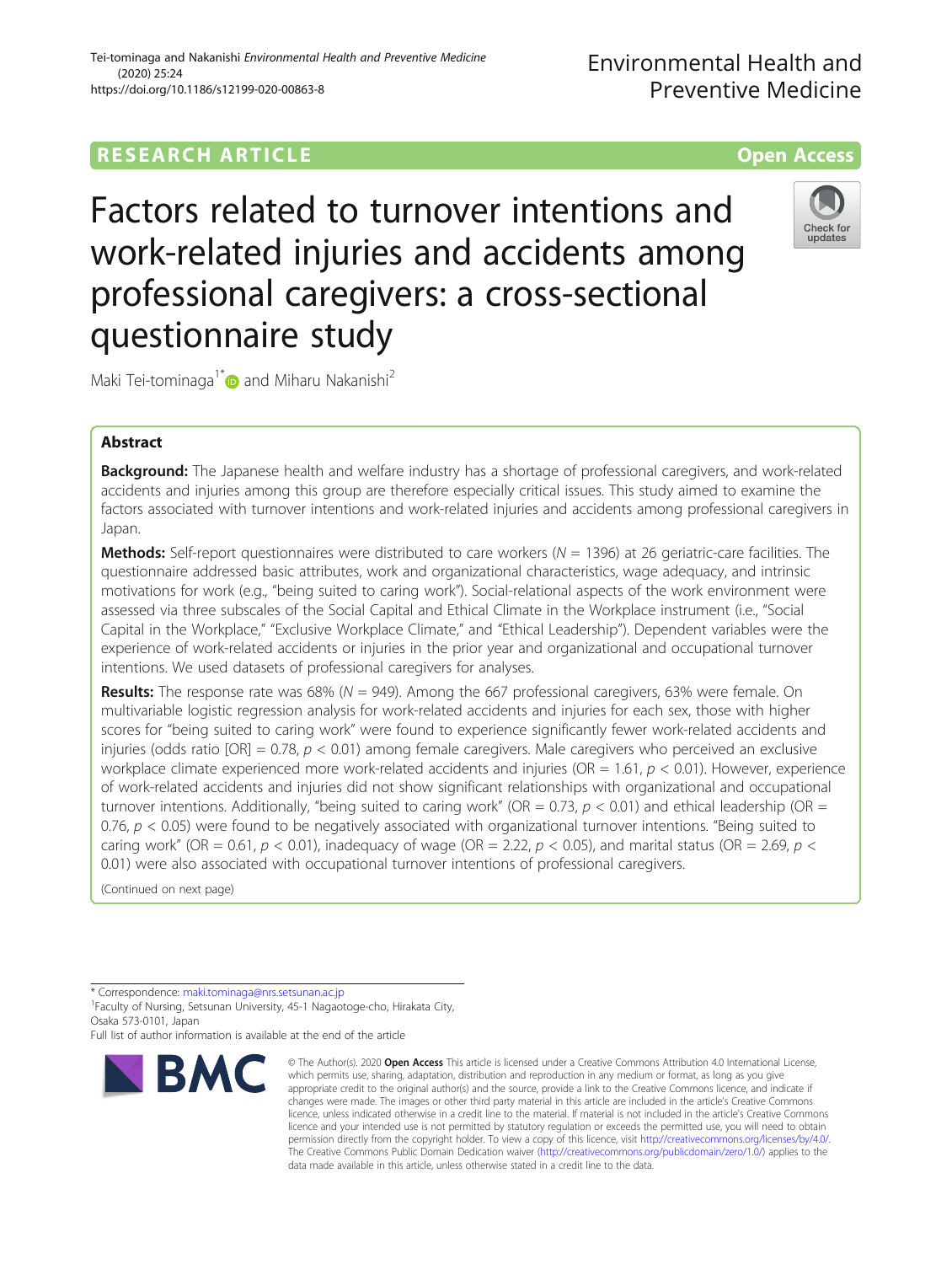(Continued from previous page)

**Conclusions:** These findings highlight the need to foster intrinsic motivations for work as well as providing a supportive and ethical work environment to reduce high turnover rates and work-related injuries and accidents among professional caregivers.

**Keywords:** Professional caregiver, Turnover, Work-related accident and injury, Work environment

## Background

The shortage of professional caregivers is a critical issue in advanced countries  $[1-3]$  $[1-3]$  $[1-3]$  $[1-3]$ . Although the number of professional caregivers in Japan has increased 3.3-fold from 2000 to 2017, because of the rapid increase in elderly citizens who need care, the Japanese government has estimated that the shortage of professional caregivers will reach 377,000 in 2025 [[2,](#page-8-0) [3](#page-8-0)]. In 2018, the job-toapplicant ratio among professional caregivers was 2.5 times higher than the average for all industries [\[3](#page-8-0)].

To alleviate the shortage of professional caregivers, measures that address turnover intentions, which are the strongest predictors of turnover behavior [\[4\]](#page-8-0), are essential. A survey of employers in geriatric-care facilities revealed that the primary reason for a shortage of professional caregivers was the difficulty in hiring, followed by high staff turnover [\[3](#page-8-0), [5](#page-8-0)]. Additionally, interpersonal relationships in the workplace have been cited by professional caregivers as the main reason for leaving their previous job [\[5\]](#page-8-0).

Previous studies regarding turnover and turnover intentions among care workers for the elderly in Japan revealed the significance of work and organizational characteristics, including interpersonal relationships. The intention to leave a given organization was associated with poor job role quality, poor skill discretion, high job demands, and poor relationship with supervisors, whereas the intention to leave the occupation was associated with poor skill discretion [[6\]](#page-9-0). Among personal care workers in Australia, perceived supervisor support was identified as a predictor of both intention to leave and intention to stay [\[7](#page-9-0)]. Additionally, another study of 2859 care staff members in Japan revealed that those who were in low-turnover facilities were significantly satisfied with their wages, availability of paid days off, and job benefits [\[8](#page-9-0)].

Furthermore, to reduce turnover among professional caregivers, measures that address work-related accidents and injuries are also required. The healthcare industry has significantly higher rates of work-related accidents and injuries than do other industries in many countries [[9](#page-9-0)–[11\]](#page-9-0). In Japan, in 2018, most work-related accident, injury, and disease cases ( $N = 5937$ ) occurred within the healthcare and hygiene industry ( $N = 1650$ ) [[12\]](#page-9-0). Workplace injuries are related to turnover intentions of nursing assistants [[13\]](#page-9-0), and work-related physical and mental

disorders have been cited by professional caregivers as the primary reasons for leaving an organization [[3,](#page-8-0) [5\]](#page-8-0). A longitudinal study revealed that 30.3% of 1331 workers in nursing homes had had an occupational injury within a 12-month period and the risk ratio of overall job loss within 6 months was 1.31-fold higher among these workers than that among workers who had not experienced injuries [[14\]](#page-9-0).

McCaughey et al. [\[15](#page-9-0)] identified four antecedents of injury among healthcare employees: individual characteristics, organization of work (such as shift work), job characteristics (such as physical and psychological demands and social-relational aspects of work), and safety programs and training. Another study focusing on the significance of interpersonal relationships in the work environment showed that among 822 hospital nurses, work-related accidents or injuries were significantly associated with working in an exclusive workplace climate (OR = 1.314) [ $16$ ]. Previous studies of nurses and social workers have also revealed that a positive, ethical workplace climate reduced the intention to leave a job [[17](#page-9-0)] but female nurses react more strongly and favorably to-ward solid support structures than do male nurses [\[18](#page-9-0)]. Similar results may be observed among professional caregivers, as this is also a female-dominated occupation in Japan [\[19\]](#page-9-0). Accordingly, when turnover intentions were examined, it is desirable to take into account social-relational aspects of work that may be influenced by sex, as well as the experience of work-related injuries and accidents of the workers.

Thus, this study aimed to examine the factors related to the influence of work-related injuries and accidents considering influence of social-relational aspects of work among professional caregivers, while also examining factors related to turnover intentions, taking into account the influence of work-related injuries and accidents. As few studies have examined these relationships simultaneously, this study provides meaningful insight into occupational safety and health in Japan, where there is a significant shortage of professional caregivers.

## **Methods**

#### Design, settings, and participants

A cross-sectional questionnaire survey was used to collect data from professional caregivers in Japanese geriatric facilities within a 4-month period between August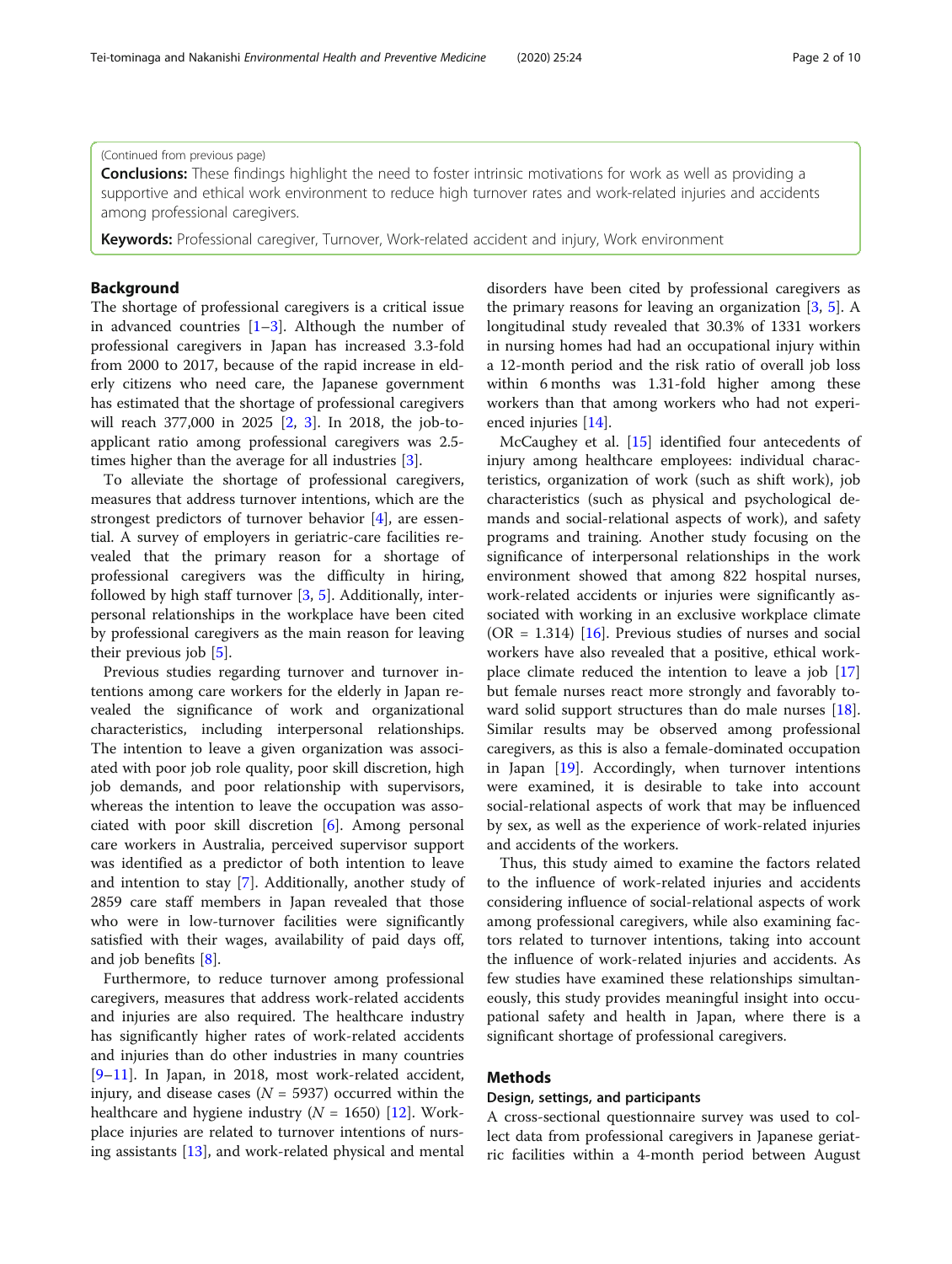and November 2017. This study used a convenience sampling approach. Twenty-six nursing homes across three prefectures, which were selected on the basis of the ratio of active job openings in long-term care to the number of applicants in 2016 (low, middle, and high ratios of job openings were compared to the national ratio), were invited to participate in this study. The 26 facilities were part of the researchers' knowledge network pertaining to long-term elderly care. Twelve facilities (46%) were special nursing homes, and 9 facilities (35%) were geriatric intermediate care facilities for the elderly. Self-report questionnaires were distributed to all care workers ( $N = 1396$ ), including professional caregivers, nurses, and care managers, at the nursing homes.

A recent statistical paper presents findings that the sample size for multivariable logistic regression can be determined using information on outcome measures [[20\]](#page-9-0). Additionally, a previous study revealed that events per variable values of 10 or greater indicate no major problems [[21](#page-9-0)]. Referring to these studies, we conducted multivariable logistic regression for each dependent variable after confirming the number of events in each dependent variable.

#### Procedures

Each facility that agreed to cooperate with this study was asked to distribute the questionnaires to professional caregivers. The participants were instructed to read the instructions on the face sheet, which included an introductory section consisting of an explanation on the study purpose and voluntary nature of participation and an assurance of anonymity for respondents. The questionnaires were administered over a 4-week period. Completed questionnaires were returned via mail.

## Measures

The dependent variables were experience of a workrelated accident or injury and organizational and occupational turnover intentions, which were assessed using three questions (i.e., "Have you experienced a workrelated accident or injury within the prior year?," "Are you planning to quit your current organization by the end of this year?," and "Are you planning to leave your current occupation by the end of this year?").

The anonymous self-report questionnaire, which was written in Japanese, also included items addressing individual attributes (i.e., age, sex, marital status, and education) and work and organizational characteristics (i.e., working experience, job qualifications, job position, employment status/type, the region's job-to-applicant ratio, facility type, average hours of overtime per week, frequency of working on days off per month, duration of experience in current position, and duration of current occupation) that had previously shown significant

relationships with the dependent variables [[22](#page-9-0)–[24](#page-9-0)]. Regarding independent variables, one question addressed the perception of adequacy of wage (i.e., "Do you think your wage is sufficient for your work?") and two questions assessed the intrinsic motivations for work, both of which are important factors for professional caregivers [[23,](#page-9-0) [24\]](#page-9-0). Additional items queried the presence of a supportive and ethical work environment.

## Intrinsic motivations for work: "being personally suited to caring work"

A previous study of professional caregivers revealed the influence of intrinsic motivations for work (e.g., "I like the elderly" and "I think this is a meaningful job") on their turnover and retention [\[23](#page-9-0)]. Other studies have also revealed that attachment to work is a variable that commonly predicts the intention of nurses to stay in their job [[25\]](#page-9-0) and that "being personally suited to nursing work" is the most important factor related to the intention to leave [[26,](#page-9-0) [27\]](#page-9-0). This study used one subscale (i.e., "Orientation as a Nurse") of the Nurses' Job Readiness Scale to assess intrinsic motivations for work. We used two of three items after modifying the words "nursing/nurse" to "caring/caregiver" (e.g., "I utterly hate caring work" and "I don't have an aptitude for caring work"); each item was evaluated using a Likert scale ranging from 1 (totally agree) to 4 (totally disagree). Higher total scores indicated a higher intrinsic motivation as a professional caregiver (i.e., the individual felt personally suited to caring work). In this study, Cronbach's alpha was 0.82.

## Social-relational aspects of work: The Social Capital and Ethical Climate in the Workplace scale

To assess social-relational aspects of the work environment, we used the Social Capital and Ethical Climate in the Workplace (SEW) scale, which has high internal reliability, criterion-related validity, and construct validity [[28\]](#page-9-0). The SEW scale is composed of 20 items developed to evaluate the extent and intensity of associational links or activities, support, reciprocity, and trust among nurses working in Japanese hospitals. It consists of three subscales: "Social Capital in the Workplace" (nine items, e.g., "Overall, nurses are trustworthy"), "Exclusive Workplace Climate" (five items, e.g., "New staff are not readily accepted by the team"), and "Ethical Leadership" (six items, e.g., "Leaders express their understanding of staff nurses' rights"). Social capital refers to social relationships that facilitate collective action for mutual benefit [[29,](#page-9-0) [30](#page-9-0)]. Each item was modified to use the words "caring/caregiver" instead of "nursing/nurse" and was evaluated using a Likert scale ranging from 1 (totally disagree) to 7 (totally agree). We calculated the mean subscale scores among participants. The higher the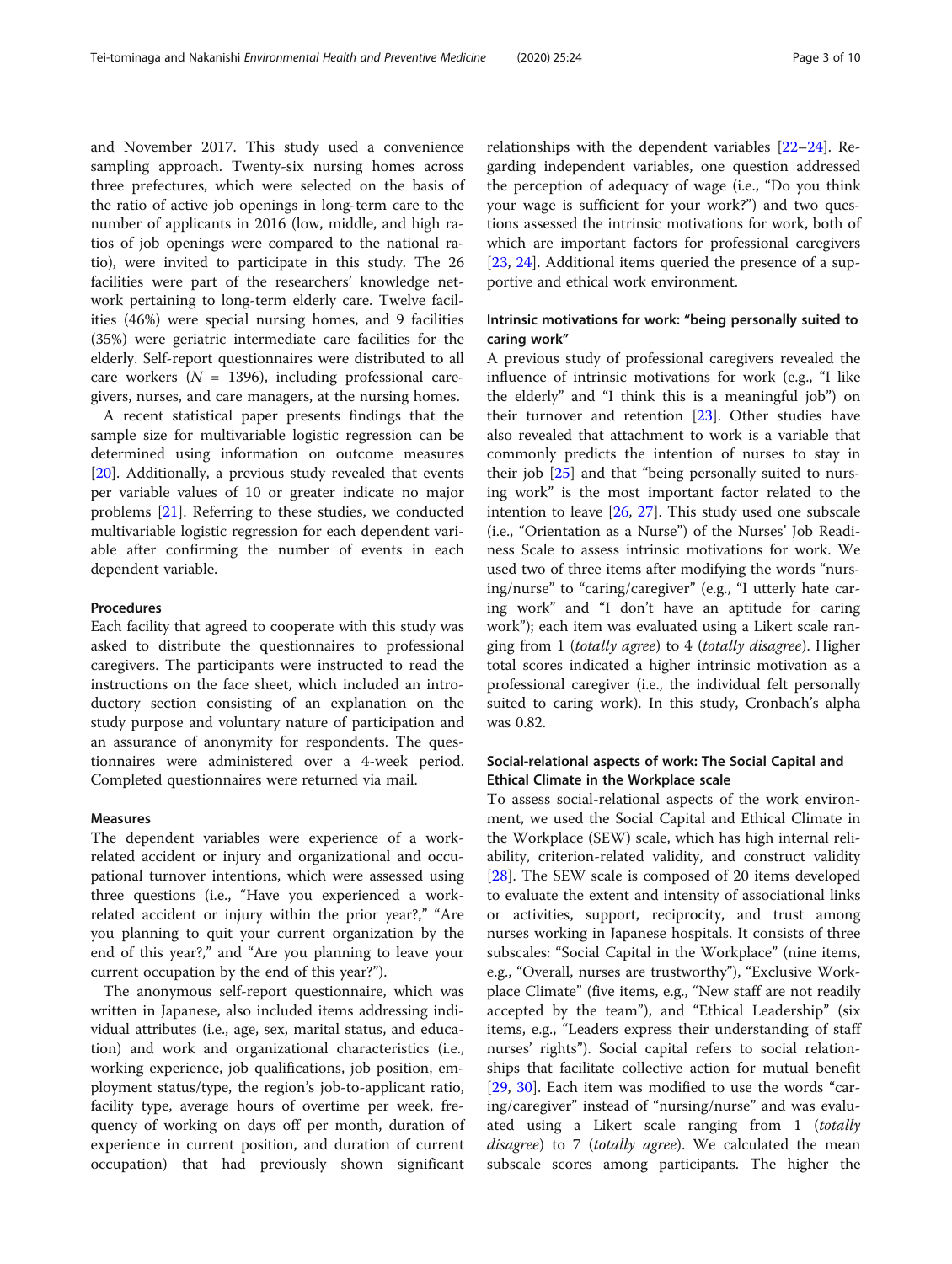mean scores of the "Social Capital in the Workplace" and "Ethical Leadership" subscales, the greater the extent to which the participants perceived favorable characteristics of the work environment. In contrast, the higher the mean score of the "Exclusive Workplace Climate" subscale, the greater the extent to which the participants perceived unfavorable work environment characteristics. In this study, Cronbach's alpha values were 0.93 for Social Capital in the Workplace, 0.95 for Ethical Leadership, and 0.86 for Exclusive Workplace Climate.

#### Data analysis methods

First, we calculated the descriptive statistics for individual attributes and work and organizational characteristics, as well as the descriptive statistics and Cronbach's alpha coefficients of the dependent and independent variables. Next, as a preliminary analysis to identify the primary variables for a multivariable logistic regression analysis, bivariate correlations were calculated between dependent variables (i.e., experience of work-related accidents or injuries within the previous year, plans to quit the organization within the current year, and plans to leave the occupation within the current year) and independent variables (i.e., intrinsic motivation for work: "being suitable for caring work," perception of amount of wage, three sub-scales of SEW). Additionally, we calculated bivariate correlations between the independent variables. Finally, after confirming the number of events in each dependent variable [\[21\]](#page-9-0), multivariable logistic regression analysis was performed to examine factors related to the three dependent variables.

Regarding the model for experience of work-related accidents or injuries within the previous year, we conducted a sex-based multivariate logistic regression analysis to examine factors related to the three dependent variables. All independent variables (intrinsic motivation for work: "being suitable for caring work," perception of amount of wage, and three sub-scales of SEW) were entered into the model after adjusting for basic attributes and employment characteristics selected by the preliminary analysis. Regarding two dependent variables for turnover intentions (i.e., plans to quit the organization within the current year, and plans to leave the occupation within the current year), the abovementioned independent variables and experience of work-related accidents or injuries within the prior year were entered into the equation using a stepwise method (backward selection method) along with variables for basic attributes and employment characteristics selected by the preliminary analysis. ORs and 95% confidence intervals were calculated for each control and independent variable. All statistical analyses were performed using IBM SPSS 25.0 (IBM Japan Ltd., Tokyo, Japan). A  $p$  value of  $< 0.05$  was regarded as significant.

## Results

Among 1396 care workers, 949 agreed to participate by completing the questionnaire and returning it in a sealed envelope (response rate  $= 68\%$ ). After excluding 44 participants (valid response rate = 94%) who failed to provide the necessary data, we analyzed the datasets of the remaining professional caregivers  $(N = 667)$ .

Of the 667 professional caregivers, 37% were male (mean age  $= 34.49$  years, standard deviation  $= 8.13$ ) and 63% were female (mean age = 40.43 years, standard deviation = 12.32). The age difference between sexes was significant ( $p \sim 0.001$ ). Twenty-five percent of male caregivers and 32% of female caregivers answered that they had experienced work-related accidents or injuries within the prior year. Although not shown in the table, we found significant differences between the two sex groups ( $p < 0.05$ ). Regarding organizational and occupational turnover intentions, 8% of male caregivers and 6% of female caregivers answered that they planned to leave their current organization by the end of the year and 7% of male caregivers and 5% of female caregivers answered that they planned to leave their current occupation by the end of the year (Table [1](#page-4-0)).

Table [2](#page-5-0) shows the results of bivariate correlation for all analyzed variables. All independent variables (intrinsic motivation for work: "being suitable for caring work," perception of amount of wage, and the three sub-scales of SEW) showed a statistically significant relationship with two dependent variables (i.e., organizational and occupational turnover intentions), while one independent variable (i.e., the experience of work-related accidents and injuries within the prior year) did not show significant relationships with the three sub-scales of SEW. Although not shown in the table, for male caregivers, an exclusive workplace climate, a variable that was a subscale of the SEW scale, showed a statistically significant relationship with the experience of work-related accidents and injuries within the prior year. Additionally, the correlation coefficients between the three sub-scales of the SEW were |0.56|–|0.78|.

In the results of the multivariable logistic regression model for work-related accidents and injuries according to sex, female caregivers who had higher scores for being suited to caring work (OR = 0.78,  $p < 0.01$ ) experienced fewer work-related accidents and injuries within the prior year, whereas male caregivers who perceived an exclusive workplace climate experienced more accidents and injuries (OR = 1.61,  $p < 0.01$ ) (Table [3](#page-6-0)). In the results of multivariable logistic regression model for turnover intentions for all professional caregivers, those who had higher scores for being suited to caring work ( $OR =$ 0.73,  $p < 0.01$ ) and those who perceived the presence of more ethical leadership (OR = 0.76,  $p < 0.05$ ) were significantly less likely to have plans to leave the current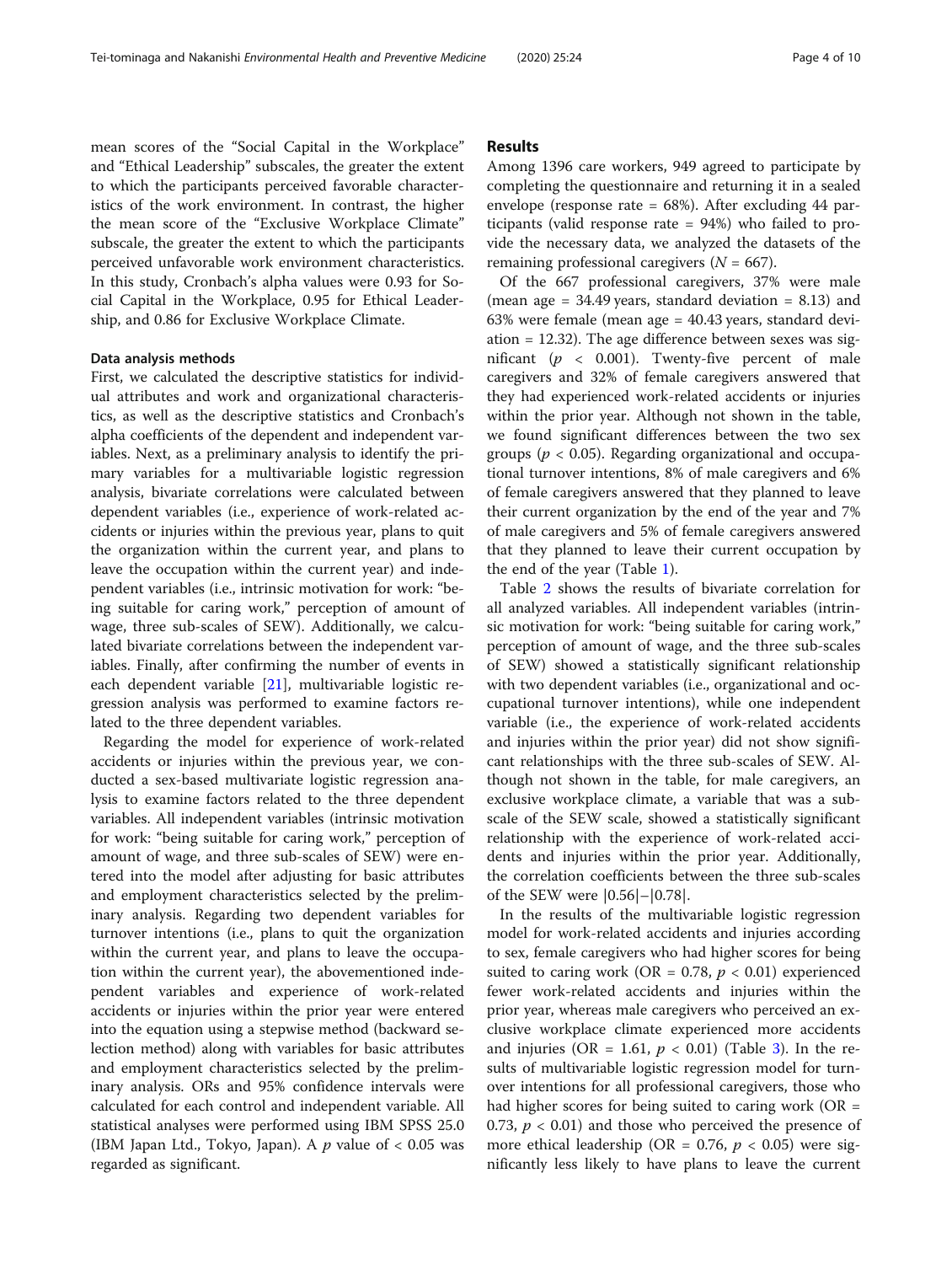## <span id="page-4-0"></span>**Table 1** Basic attributes and characteristics of study participants ( $N = 667$ )<sup>a.</sup>

| Variables                                                   |                                                              | Male $(n =$<br>248) |                | Female $(n =$<br>419) |                | All<br>participants<br>$(n = 667)$ |                |
|-------------------------------------------------------------|--------------------------------------------------------------|---------------------|----------------|-----------------------|----------------|------------------------------------|----------------|
|                                                             |                                                              | Ν                   | %              | Ν                     | %              | Ν                                  | %              |
| 1. Marital status                                           | Married                                                      | 130                 | 52             | 235                   | 56             | 365                                | 55             |
|                                                             | Single                                                       | 118                 | 48             | 184                   | 44             | 302                                | 45             |
| 2. Education                                                | Junior high school graduate                                  | $\mathbf{1}$        | $\circ$        | 10                    | $\overline{2}$ | 11                                 | 2              |
|                                                             | High school graduate                                         | 44                  | 18             | 158                   | 38             | 202                                | 30             |
|                                                             | Junior college or vocational school equivalency<br>degree    | 132                 | 53             | 208                   | 50             | 340                                | 51             |
|                                                             | College graduate                                             | 69                  | 28             | 42                    | 10             | 111                                | 17             |
|                                                             | Others                                                       | $\overline{2}$      | 1              | 1                     | 0              | 3                                  | 0              |
| 3. Working experience as an employee                        | Have                                                         | 100                 | 40             | 241                   | 58             | 341                                | 51             |
|                                                             | None                                                         | 148                 | 60             | 178                   | 42             | 326                                | 49             |
| 4. Job qualifications                                       | Certified care worker                                        | 218                 | 88             | 348                   | 83             | 566                                | 85             |
|                                                             | Geriatric care manager                                       | 19                  | 8              | 57                    | 14             | 76                                 | 11             |
|                                                             | Home helper                                                  | 11                  | $\overline{4}$ | 14                    | 3              | 25                                 | $\overline{4}$ |
| 5. Job position                                             | Staff                                                        | 173                 | 70             | 357                   | 85             | 530                                | 79             |
|                                                             | Unit leader or senior staff member                           | 65                  | 26             | 46                    | 11             | 111                                | 17             |
|                                                             | Manager in the department                                    | 7                   | 3              | 6                     | $\mathbf{1}$   | 13                                 | 2              |
|                                                             | Others                                                       | 3                   | 1              | 10                    | $\overline{2}$ | 13                                 | 2              |
| 6. Employment status/type                                   | Regular employee                                             | 239                 | 96             | 312                   | 74             | 551                                | 83             |
|                                                             | Non-regular employee                                         | 9                   | $\overline{4}$ | 107                   | 26             | 116                                | 17             |
| 7. The region's jobs-to-applicants ratio                    | Low (1.60 times)                                             | 10                  | $\overline{4}$ | 24                    | 6              | 34                                 | 5              |
|                                                             | Middle (2.37-2.79 times)                                     | 54                  | 22             | 158                   | 38             | 212                                | 32             |
|                                                             | High (3.56 times)                                            | 170                 | 69             | 237                   | 57             | 407                                | 61             |
| 8. Facility type                                            | Special nursing homes                                        | 107                 | 43             | 162                   | 39             | 269                                | 40             |
|                                                             | Geriatric intermediate care facilities                       | 137                 | 55             | 232                   | 55             | 369                                | 55             |
|                                                             | Nursing home with an additional benefit for<br>dementia care | $\mathbf{1}$        | 0              | 14                    | 3              | 15                                 | 2              |
|                                                             | Others                                                       | 3                   | 1              | 11                    | 3              | 14                                 | 2              |
| 9. Average hours of overtime per week                       | $\leq$ 39 h                                                  | 28                  | 11             | 128                   | 31             | 156                                | 23             |
|                                                             | 40-44 h                                                      | 121                 | 49             | 184                   | 44             | 305                                | 46             |
|                                                             | 45-49h                                                       | 63                  | 25             | 72                    | 17             | 135                                | 20             |
|                                                             | 50-54h                                                       | 18                  | 7              | 21                    | 5              | 39                                 | 6              |
|                                                             | $\geq 55h$                                                   | 18                  | 7              | 14                    | 3              | 32                                 | 5              |
| 10. Frequency of working on days off per month              | None                                                         | 182                 | 73             | 375                   | 89             | 557                                | 84             |
|                                                             | One to two days per month                                    | 53                  | 21             | 38                    | 9              | 91                                 | 14             |
|                                                             | Three to four days per month                                 | 9                   | 3              | 5                     | $\mathbf{1}$   | 14                                 | 2              |
|                                                             | More than five days                                          | $\overline{4}$      | 2              | 1                     | $\mathbf{0}$   | 5                                  | 1              |
| 11. Perception of adequacy of wage                          | Insufficient at all (less than 80% expected)                 | 135                 | 54             | 189                   | 45             | 324                                | 49             |
|                                                             | Relatively insufficient (90% expected)                       | 68                  | 27             | 139                   | 33             | 207                                | 31             |
|                                                             | Sufficient (more than 100%)                                  | 45                  | 18             | 91                    | 22             | 136                                | 20             |
| 12. Experience of work-related accidents or injuries within | Have                                                         | 63                  | 25             | 136                   | 32             | 199                                | 30             |
| the prior year                                              | None                                                         | 185                 | 75             | 283                   | 68             | 468                                | 70             |
| 13. Plan to quit current organization by the end of the     | Have                                                         | 20                  | 8              | 25                    | 6              | 45                                 | 7              |
| year                                                        | None                                                         | 228                 | 92             | 394                   | 94             | 622                                | 93             |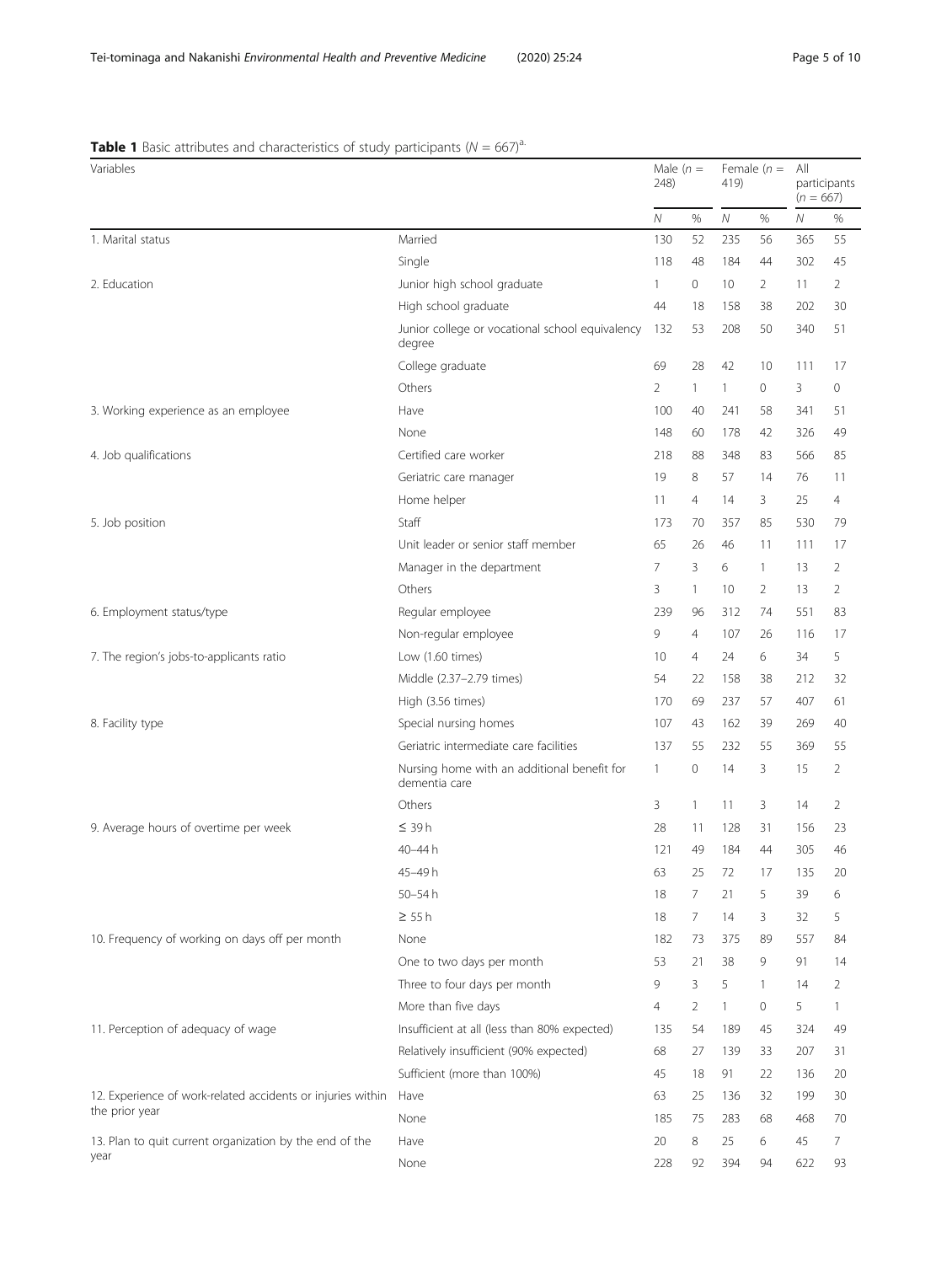## <span id="page-5-0"></span>**Table 1** Basic attributes and characteristics of study participants ( $N = 667$ <sup>a.</sup> (Continued)

| Variables                                                      |      | 248)  | Male $(n =$ |           | Female $(n =$<br>419) |       | All<br>participants<br>$(n = 667)$ |  |
|----------------------------------------------------------------|------|-------|-------------|-----------|-----------------------|-------|------------------------------------|--|
|                                                                |      | Ν     | %           | N         | $\%$                  | N     | $\%$                               |  |
| 14. Plan to leave current occupation by the end of the<br>year | Have | 18    |             | 23        | 5.                    | 41    | 6                                  |  |
|                                                                | None | 230   | 93          | 396       | 95                    | 626   | 94                                 |  |
|                                                                |      | Mean  | SD.         | Mean      | SD.                   | Mean  | -SD                                |  |
| 15. Age                                                        |      | 34.49 | 8.13        | 40.43     | 12.32                 | 38.22 | 11.31                              |  |
| 16. Duration of experience in current position                 |      | 7.23  |             | 5.35 6.74 | 5.06                  | 6.92  | 5.17                               |  |
| 17. Duration of experience of current occupation               |      | 8.72  | 5.81        | 8.36      | 5.51                  | 8.49  | 5.62                               |  |
| <sup>a</sup> Including missing data                            |      |       |             |           |                       |       |                                    |  |

## **Table 2** Bivariate correlation for all analyzed variables ( $n = 667$ )<sup>a</sup>

| Variables                                                                               | $(1)^{b}$         | $(2)^{c}$            | $(3)^d$    |
|-----------------------------------------------------------------------------------------|-------------------|----------------------|------------|
| (1) Experience of work-related accidents or injuries within the prior year <sup>e</sup> | 1.00              | < 0.01               | 0.02       |
| (2) Planning to quit your current organization by the end of the year <sup>e</sup>      | < 0.01            | 1.00                 | $0.85***$  |
| (3) Planning to leave your current occupation by the end of the year <sup>e</sup>       | 0.02              | $0.85***$            | 1.00       |
| (4) Sex (1, male; 0, female)                                                            | $0.07+$           | $-0.04$              | $-0.03$    |
| $(3)$ Age                                                                               | $0.13***$         | $-0.08*$             | $-0.09*$   |
| (4) Marital status (1, married; 0, single)                                              | 0.03              | $0.09*$              | $0.11***$  |
| (5) Education (1, less than high school; 0, others)                                     | 0.06 <sup>†</sup> | $-0.03$              | $-0.04$    |
| (6) Education (1, more than university; 0, others)                                      | $-0.05$           | $-0.07$ <sup>+</sup> | $-0.03$    |
| (7) Employment status/type (1, regular employees; 0, others)                            | $-0.02$           | 0.01                 | 0.05       |
| (8) Duration of experience in current position (year)                                   | 0.01              | $<-0.01$             | $-0.02$    |
| (9) Duration of experience of current occupation (year)                                 | 0.04              | < 0.01               | 0.03       |
| (10) Working experience as an employee (1, have; 0, none)                               | $-0.13***$        | $-0.02$              | < 0.01     |
| (11) Job position (1, staff; 0, others)                                                 | 0.05              | $0.09*$              | $0.08*$    |
| (12) Average hours of overtime per week (1, $\leq$ 4 h; 0, others)                      | 0.01              | $-0.04$              | $-0.01$    |
| (13) Average hours of overtime per week (1, 5–9 h; 0, others)                           | $-0.01$           | 0.02                 | 0.04       |
| (14) Average hours of overtime per week (1, $\geq$ 10 h; 0, others)                     | $<-0.01$          | 0.02                 | $-0.02$    |
| (15) Frequency of working on days off per month (1, $\geq$ 1 times; 0, others)          | $<-0.01$          | $<-0.01$             | $-0.01$    |
| (16) Intrinsic motivation of work: "being suitable for caring work"                     | $-0.10***$        | $-0.12**$            | $-0.14***$ |
| (17) Perception of adequacy of wage (1, insufficient at all; 0, others)                 | $0.11***$         | $0.08*$              | $0.10***$  |
| (18) Perception of adequacy of wage (1, relatively insufficient; 0, others)             | $-0.03$           | $-0.09*$             | $-0.09*$   |
| (19) Item mean social capital <sup>f,g</sup>                                            | 0.03              | $-0.11***$           | $-0.08*$   |
| (20) Item mean ethical leadershipf,9                                                    | 0.02              | $-0.14***$           | $-0.12**$  |
| (21) Item mean exclusive workplace climate <sup>f,g</sup>                               | 0.05              | $0.12***$            | $0.12***$  |

 $^\dagger p < 0.10$ 

 $*_{p}$  < 0.05

\*\*p 0.01

 $^{***p}$  0.001

<sup>a</sup>Spearman's correlation coefficient<br><sup>b</sup>To the question "experience of w

 $^{\rm b}$ To the question "experience of work-related accidents or injuries within the prior year," 1, have; 0, none charged to any charged the state of the wear " 1, have; 0, none charged to any charged the state of the wea

To the question "planning to quit your current organization by the end of the year," 1, have; 0, none<br> ${}^{4}$ To the question "planning to long your current occupation by the end of the year," 1, have: 0, none

<sup>d</sup>To the question "planning to leave your current occupation by the end of the year," 1, have; 0, none<br><sup>e</sup>1, have: 0, none

 $e$ 1, have; 0, none

f Continuous variables

<sup>g</sup>Sub-scales of the social capital and ethical climate at the workplace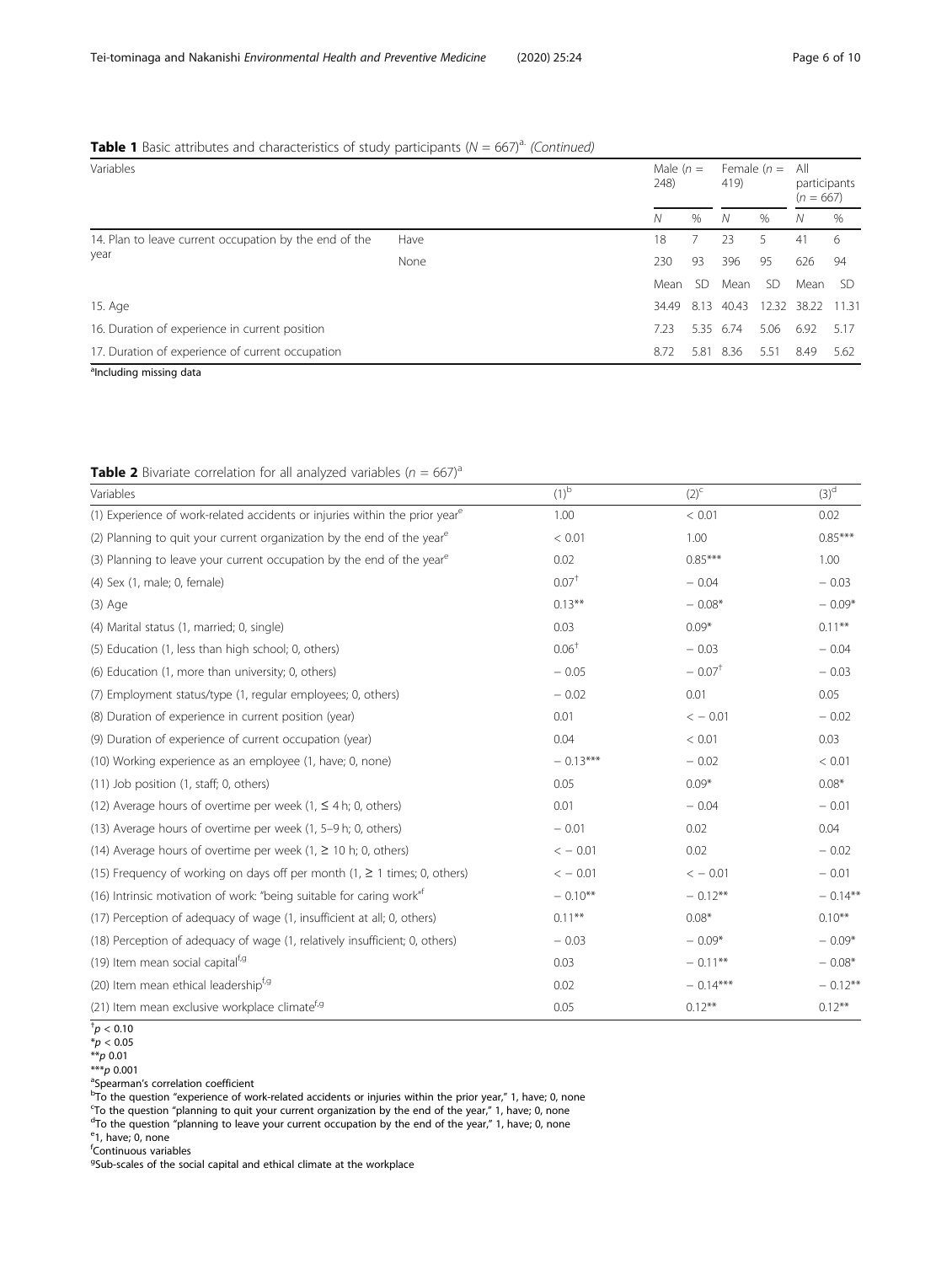<span id="page-6-0"></span>Table 3 Multivariable logistic regression model for experience of work-related accidents and injuries within the prior year according to sex $^3$ 

| Variables                                                                       | Male professional caregivers ( $n = 248$ ) <sup>p</sup> |                            |            | Female professional caregivers ( $n = 419$ ) <sup>c</sup> |                            |            |
|---------------------------------------------------------------------------------|---------------------------------------------------------|----------------------------|------------|-----------------------------------------------------------|----------------------------|------------|
|                                                                                 | Odds<br>ratio                                           | 95% confidence<br>interval | D<br>value | Odds<br>ratio                                             | 95% confidence<br>interval | р<br>value |
| Intrinsic motivation for work: "being suitable for caring<br>work" <sup>d</sup> | 0.81                                                    | $0.81 - 1.05$              | 0.11       | 0.78                                                      | $0.65 - 0.94$              | < 0.01     |
| The social capital and ethical climate at the workplace                         |                                                         |                            |            |                                                           |                            |            |
| Social capital in the workplace                                                 | 0.76                                                    | $0.76 - 1.19$              | 0.24       | 1.26                                                      | $0.88 - 1.79$              | 0.19       |
| Ethical leadership                                                              | 1.47                                                    | $1.47 - 2.21$              | 0.05       | 1.06                                                      | $0.81 - 1.40$              | 0.62       |
| Exclusive workplace climate                                                     | 1.61                                                    | $1.61 - 2.18$              | < 0.01     | 1.06                                                      | $0.85 - 1.31$              | 0.59       |

<sup>a</sup>Results of the multivariable logistic regression analysis for experience of work-related accidents or injuries within the prior year. Along with the control variables (age, marital status, working experience, and average hours of overtime per week), independent variables were entered into the equation

b Hosmer-Lemeshow goodness of fit  $\chi^2 = 9.554$ , df = 8, p = 0.298<br>S Hosmer-Lemeshow goodness of fit  $\chi^2 = 10.454$ , df = 8, p = 0.238

<sup>c</sup>Hosmer-Lemeshow goodness of fit  $\chi^2 = 10.454$ , df = 8, p = 0.235<sup>d</sup>Continuous variable

Continuous variable

organization by the end of the year (Table 4). Additionally, "being suited to caring work" (OR = 0.61,  $p < 0.01$ ), perception of amount of wage (i.e., insufficient amount) (OR = 2.22,  $p < 0.05$ ), and marital status (OR = 2.69,  $p <$ 0.01) were found to be associated with occupational turnover intentions of professional caregivers. However, experience of work-related accidents and injuries did not show significant relationships with organizational and occupational turnover intentions (Table [5\)](#page-7-0).

### **Discussion**

The health and welfare industry has significantly higher rates of work-related accidents and injuries (e.g., musculoskeletal disorders) than do other industries [\[9](#page-9-0), [19,](#page-9-0) [31](#page-9-0)], and in advanced countries, this sector has a shortage of professional caregivers  $[1-3]$  $[1-3]$  $[1-3]$  $[1-3]$  $[1-3]$ . This study revealed noteworthy findings that are of relevance to these issues and underlined the need to foster intrinsic motivations for work as with providing a supportive and ethical work environment for professional caregivers.

In welfare service facilities for geriatric care in Japan, from 2014 to 2017, "reactionary body movement and/or

unreasonable body movement" was found to be the most common cause of work-related accidents and injuries (e.g., back pain) that led to an inability to work for  $> 4$ days  $[31]$  $[31]$ . Additionally, male workers aged  $< 50$  years experienced this situation 1.27–1.80 times more frequently than did female workers [\[31](#page-9-0)]. However, in our study, female caregivers were significantly more likely to have experienced work-related accidents or injuries in the prior year than were male caregivers. Additionally, male and female professional caregivers differed in their patterns of work-related injuries or accidents in this study.

In our findings for female professional caregivers, "being personally suited to caring work" was associated with a significantly lower risk of work-related accidents and injuries. This suggested that the finding might be attributed to having an attitude to carry out tasks appropriately. In contrast, regarding male professional caregivers, an exclusive workplace climate elevated the risk of work-related accidents or injuries. This result supports that of a previous study, in which an exclusive workplace climate was found to be a risk factor for nurses' experience of work-related accidents or injuries [[16\]](#page-9-0).

| Table 4 Multivariable logistic regression model for intention to quit current organization by the end of the year ( $n = 667)^{a,b}$ |  |  |
|--------------------------------------------------------------------------------------------------------------------------------------|--|--|
|                                                                                                                                      |  |  |

| Variables                                                                    | Professional caregivers |                         |         |  |  |  |  |
|------------------------------------------------------------------------------|-------------------------|-------------------------|---------|--|--|--|--|
|                                                                              | Odds ratio              | 95% confidence interval | p value |  |  |  |  |
| Marital status (1, single; 0, married)                                       | 0.51                    | $0.25 - 1.01$           | 0.05    |  |  |  |  |
| Job position (1, staff; 0, others)                                           | 2.82                    | $0.84 - 9.45$           | 0.09    |  |  |  |  |
| Perception of amount of wage (1, insufficient at all; 0, others)             | 1.55                    | $0.80 - 7.03$           | 0.19    |  |  |  |  |
| Intrinsic motivation for work: "being suitable for caring work" <sup>c</sup> | 0.73                    | $0.57 - 0.92$           | < 0.01  |  |  |  |  |
| Social capital and ethical climate at the workplace                          |                         |                         |         |  |  |  |  |
| Ethical leadership <sup>c</sup>                                              | 0.76                    | $0.61 - 0.95$           | < 0.05  |  |  |  |  |

<sup>a</sup>Results of the multivariable logistic regression analysis for planning to quit current organization by the end of the year. All independent variables (intrinsic motivation for work: "being suitable for caring work," perception of amount of wage, three sub-scales of SEW, and experience of work-related accidents or injuries within the prior year) were entered into the equation using a stepwise method (backward selection method) along with variables for basic attributes and employment characteristics selected by the preliminary analysis

<sup>b</sup>Hosmer-Lemeshow goodness of fit  $\chi^2 = 2.615$ , df = 8, p = 0.956

Continuous variable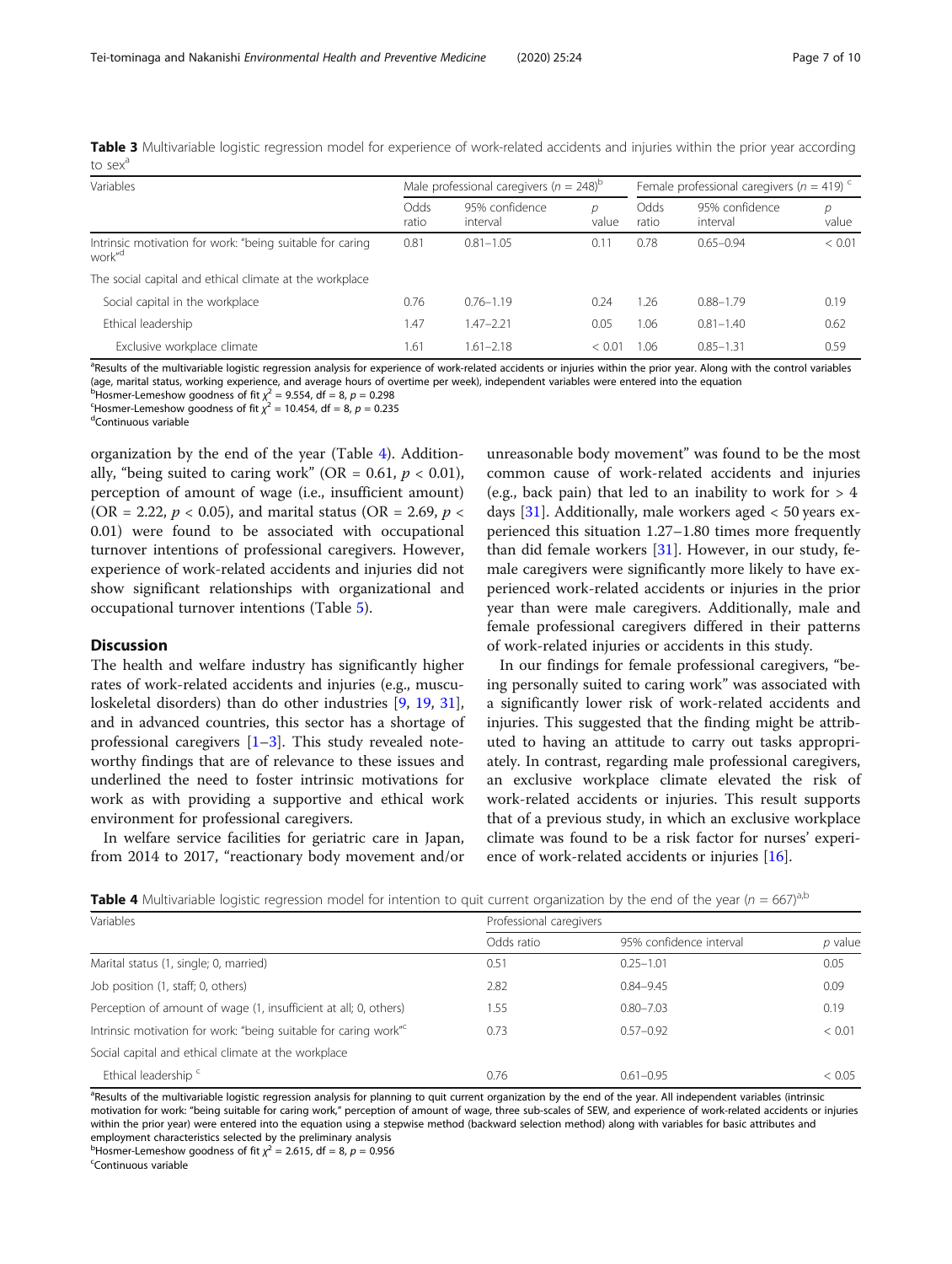<span id="page-7-0"></span>**Table 5** multivariable logistic regression model for plan to resign from current occupation by the end of the year ( $n = 667$ )<sup>a,b</sup>

| Variables                                                                    | Professional caregivers |                         |                |  |  |  |
|------------------------------------------------------------------------------|-------------------------|-------------------------|----------------|--|--|--|
|                                                                              | Odds ratio              | 95% confidence interval | <i>p</i> value |  |  |  |
| Marital status (1, married; 0, single,)                                      | 2.69                    | $1.27 - 5.66$           | < 0.01         |  |  |  |
| Perception of amount of wage (1, insufficient at all; 0, others)             | 2.22                    | $1.11 - 4.44$           | < 0.05         |  |  |  |
| Intrinsic motivation for work: "being suitable for caring work" <sup>c</sup> | 0.61                    | $0.48 - 0.77$           | < 0.01         |  |  |  |

<sup>a</sup>Results of the multivariable logistic regression analysis for planning to resign from current occupation by the end of the year. All independent variables (intrinsic motivation for work: "being suitable for caring work," perception of amount of wage, three sub-scales of SEW, and experience of work-related accidents or injuries within the prior year) were entered into the equation using a stepwise method (backward selection method) along with variables for basic attributes and employment characteristics selected the preliminary analysis

<sup>b</sup>Hosmer-Lemeshow goodness of fit  $\chi^2 = 5.953$ , df = 8, p = 0.545

Continuous variable

Our findings also imply that male professional caregivers might feel exclusion and hesitancy to interact with coworkers because of the lower informal status of male workers in a female-dominated workplace in geriatric care facilities  $[25]$  $[25]$ , in which  $> 70\%$  of workers are female caregivers in Japan [[19\]](#page-9-0). Male workers might therefore receive less support from co-workers, which might cause work-related accidents and injuries. A previous review noted that hesitancy to express concerns can be a key contributing factor to communication errors [[32\]](#page-9-0). Another previous study revealed that nurse aides with a higher informal social status had greater access to help from co-workers and reduced exposure to possible injury risk [[33](#page-9-0)].

On the other hand, experiencing work-related accidents and injuries was not a risk factor for organizational and occupational turnover intentions among professional caregivers in our study. These findings are not in agreement with a previous study that found that workplace injuries were related to turnover intentions [[13\]](#page-9-0). Additionally, our finding that intrinsic motivation for work ("being suitable for caring work") was a consistent protective factor for turnover intentions added a new insight to previous findings.

Kato [[23\]](#page-9-0) revealed that intrinsic motivations (e.g., "I like the elderly" and "I think this is a meaningful job") were significantly associated with intentions to continue working among professional caregivers. Shacklock and Brunetto [[25](#page-9-0)] also demonstrated that attachment to work was a common variable associated with the intention to continue working as nurses across all generations. The researchers also reported that attachment to work is a key for nurses' retention, and to enable attachment to work to develop, there must be opportunities for nurses to carry out their jobs effectively [[25\]](#page-9-0).

Moreover, our finding that higher ethical leadership scores were associated with a reduced likelihood of professional caregiver planning to leave their current organization as a whole adds new insights to the findings of previous reports. A previous study revealed the importance of psychosocial work conditions among employees actually leaving their jobs in Danish eldercare services [\[34](#page-9-0)], and our findings also suggest the importance of psychosocial work conditions, especially ethical issues and supervisors' attitudes towards employees. Ethical issues were reported to be significantly related to nurses and social workers' intentions to leave their current position [[17\]](#page-9-0). Additionally, support provided by supervisors was found to be an important factor in the turnover intentions of nurses in Australian geriatric care services [\[7](#page-9-0)], and the lack of such support was found to increase the risk of turnover among care workers in group homes for elderly individuals with dementia in Japan [\[35](#page-9-0)].

The beneficial effects of supervisor support may derive from high-quality leader-member relationships especially in the abovementioned female-dominated workplace. De Hoogh and Den Hartog [[36\]](#page-9-0) noted that fair and moral behavior, which they defined as "the concern for morality and fairness" and showed to be associated with trust, is a core component of ethical leadership. While Mueller and Lee (2002) indicated that when high levels of support, trust, and respect exist between supervisors and subordinates, high-quality leader-member exchanges result in an enabling and empowering relationship [\[37](#page-9-0)]. Another study revealed that female nurses react more strongly and favorably to robust support structures than do male nurses [\[18](#page-9-0)]. Thus, employers and managers in geriatric facilities need to foster a supportive and ethical work environment and especially ethical leadership to intervene regarding turnover intentions among professional caregivers.

Although Kato [[23\]](#page-9-0) revealed that relative wages did not show significant associations with intentions to continue working among professional caregivers, wage adequacy, along with marital status, exhibited significant relationships with organizational turnover intentions in this study. Low wage was found to be closely related to a high turnover of professional caregivers in Japan [\[24](#page-9-0)]. In addition, regarding worry, anxiety, and dissatisfaction with respect to the work environment among professional caregivers, "low wage" (39.1%) was reported as the second-ranking issue after "lack of manpower" (54.2%) [[19\]](#page-9-0). Our findings suggested that married professional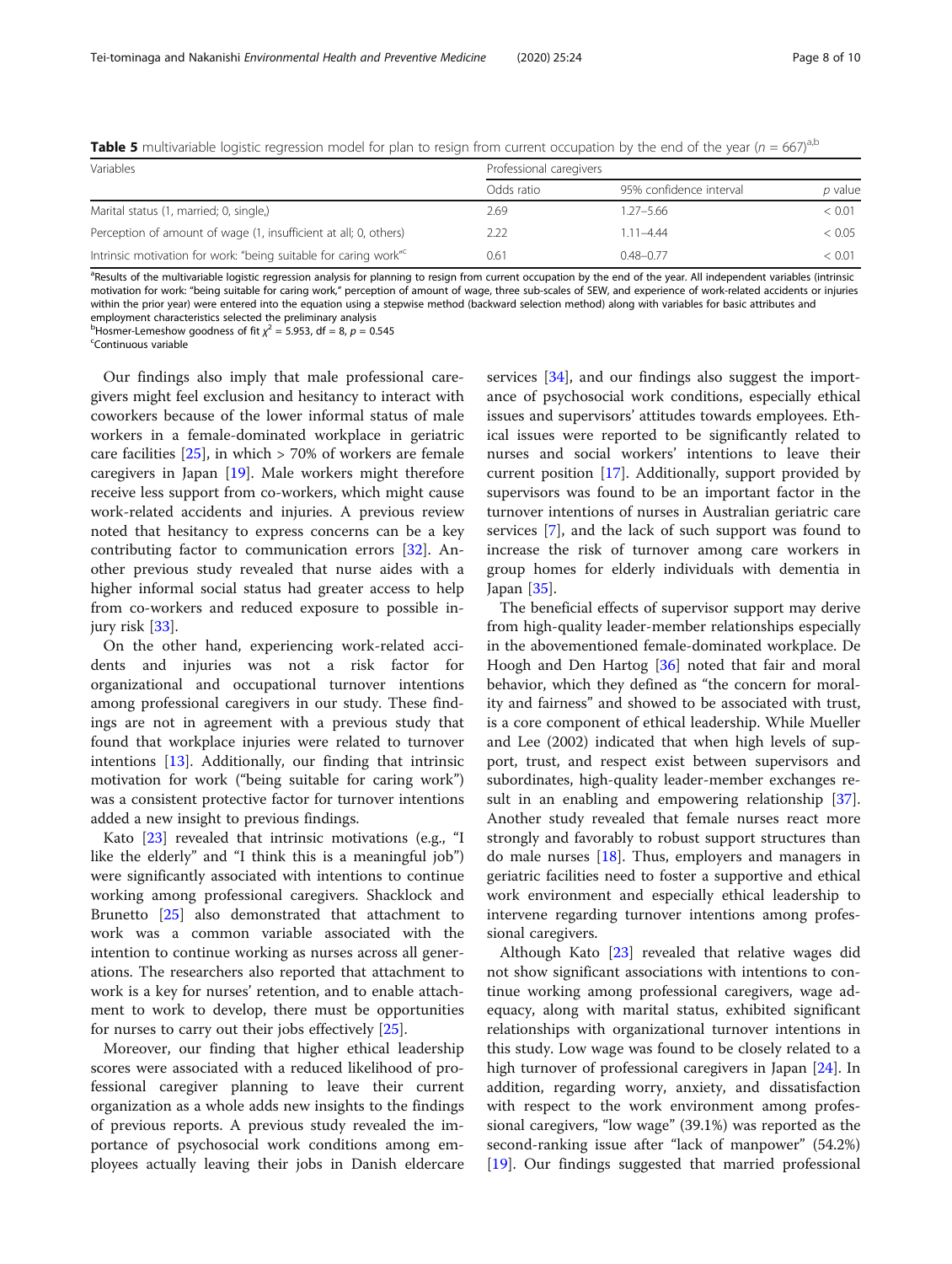<span id="page-8-0"></span>caregivers who need to support family members or who are a dual income family may have occupational turnover intentions, especially in conjunction with inadequate wages. For improvement of worker turnover, further improvements for wages for professional caregivers are required, both within organizations and within presently considered amendments to related laws in Japan [3].

## Limitations

This study has several limitations. First, the participants included only professional caregivers in 26 facilities with 80% of them from special nursing homes and geriatric intermediate care facilities. While special nursing homes and geriatric intermediate facilities are common residential care facilities in Japan, in our sample, the participants were younger (average age: 38.2 years old vs. 43.3 years old), the proportion of females was lower (56% vs. 63%), and the educational level (i.e., junior college or vocational school equivalency degree or higher) was higher (68% vs. 27%) than the professional caregivers in the nationwide survey in Japan [[19\]](#page-9-0). Therefore, the results may be biased and not generalizable to other populations. Second, the cross-sectional nature of the study does not permit one to draw causal inferences; therefore, further research that uses a longitudinal design to examine the effects of supportive and ethical work environments and the aforementioned variables on work-related injuries, accidents, and actual turnover among professional caregivers is required. Third, this study used self-report questionnaires to measure work-related accidents and injuries; hence, the accuracy of our data is unclear. Underreporting of occupational injuries is often noted as an issue by healthcare providers [42]. Finally, while the SEW scale exhibits high internal reliability, further examination is required to confirm its validity.

Notwithstanding these limitations, our findings provide novel insights into occupational health and human resource management in the health and welfare industry in Japan, in which a shortage of professional caregivers and work-related accidents and injuries are critical issues. Further studies are needed to investigate the generalizability of these results.

## Conclusions

This study revealed sex-based difference in factors of work-related injuries or accidents as well as factors of organizational and occupational turnover intentions. The findings highlight the need to foster intrinsic motivations for work as well as providing a supportive and ethical work environment to reduce high turnover rates and work-related injuries and accidents among professional caregivers.

#### Abbreviations

OR: Odds ratio; SEW: Social Capital and Ethical Climate in the Workplace

#### Acknowledgements

The authors deeply appreciate the cooperation of all respondents from the aged care facilities.

#### Authors' contributions

MT contributed to the study design, data collection, statistical analysis, and drafting and final revision of the manuscript. MN contributed to the study design and drafting and final revision of the manuscript. All authors met the authorship criteria according to the latest guidelines of the International Committee of Medical Journal Editors. All authors read and approved the final manuscript.

#### Funding

This work was supported by the Japan Society for the Promotion of Science Grants-in-Aid for Scientific Research (JSPS KAKENHI; grant number JP16H05612).

#### Availability of data and materials

The data that support the findings of this study cannot be shared publicly because of ethical restrictions imposed by the institutional ethics committee, as the data contain sensitive information on participants and the facilities. However, the data can be made available from the corresponding author for all interested researchers upon requests sent to the author's office. The initial contact for request should be addressed to the corresponding author's institution [\(https://www.setsunan.ac.jp/english/contact/](https://www.setsunan.ac.jp/english/contact/)).

#### Ethics approval and consent to participate

This study was approved in 2015 by the institutional ethics committee of Tokyo Gakugei University (#247). All procedures were carried out in accordance with the ethical standards of the institutional and/or national research committee and with the 1964 Helsinki Declaration and its later amendments. Written informed consent was not sought from the participants, as the voluntary completion and return of the questionnaire already implied consent.

#### Consent for publication

Not applicable.

#### Competing interests

The authors declare that they have no competing interests.

#### Author details

<sup>1</sup> Faculty of Nursing, Setsunan University, 45-1 Nagaotoge-cho, Hirakata City, Osaka 573-0101, Japan. <sup>2</sup>Research Center for Social Science and Medicine, Tokyo Metropolitan Institute of Medical Science, 2-1-6 Kamikitazawa, Setagaya-ku, Tokyo 156-8506, Japan.

#### Received: 17 February 2020 Accepted: 18 June 2020 Published online: 26 June 2020

#### References

- Woods B. America's \$103 billion home health-care system is in crisis as worker shortage worsens. CNBC. 2019; [https://www.cnbc.com/2019/04/09/](https://www.cnbc.com/2019/04/09/us-home-healthcare-system-is-in-crisis-as-worker-shortages-worsen.html) [us-home-healthcare-system-is-in-crisis-as-worker-shortages-worsen.html](https://www.cnbc.com/2019/04/09/us-home-healthcare-system-is-in-crisis-as-worker-shortages-worsen.html). .
- 2. National Institute of Population and Security Research. Detailed result table for Japan's future estimated population (estimated in 2017). 2018. [http://](http://www.ipss.go.jp/syoushika/tohkei/Mainmenu.asp) [www.ipss.go.jp/syoushika/tohkei/Mainmenu.asp.](http://www.ipss.go.jp/syoushika/tohkei/Mainmenu.asp) Accessed 8 Jan 2020. (in Japanese).
- 3. Ministry of Health, Labour and Welfare. Kaigo jinzaino shogu kaizen ni tsuite (About treatment improvement of professional caregivers). 2018. [https://](https://www.mhlw.go.jp/content/12601000/000376603.pdf) [www.mhlw.go.jp/content/12601000/000376603.pdf](https://www.mhlw.go.jp/content/12601000/000376603.pdf). Accessed 16 Dec 2019. (in Japanese).
- 4. Morrell K, Loan-Clarke J, Arnold J, Wilkinson A. Mapping the decision to quit: a refinement and test of the unfolding model of voluntary turnover. Appl Psychol. 2008;57:128–50.
- 5. Koueki Zaidan Houjin Kaigo Roudo Antei Center. Heisei 29 nendo: Kaigoroudou jittai chousa no kekka. 2018. [http://www.kaigo-center.or.jp/report/](http://www.kaigo-center.or.jp/report/pdf/h29_chousa_kekka.pdf) [pdf/h29\\_chousa\\_kekka.pdf.](http://www.kaigo-center.or.jp/report/pdf/h29_chousa_kekka.pdf) Accessed 7 Jan 2020. (in Japanese).